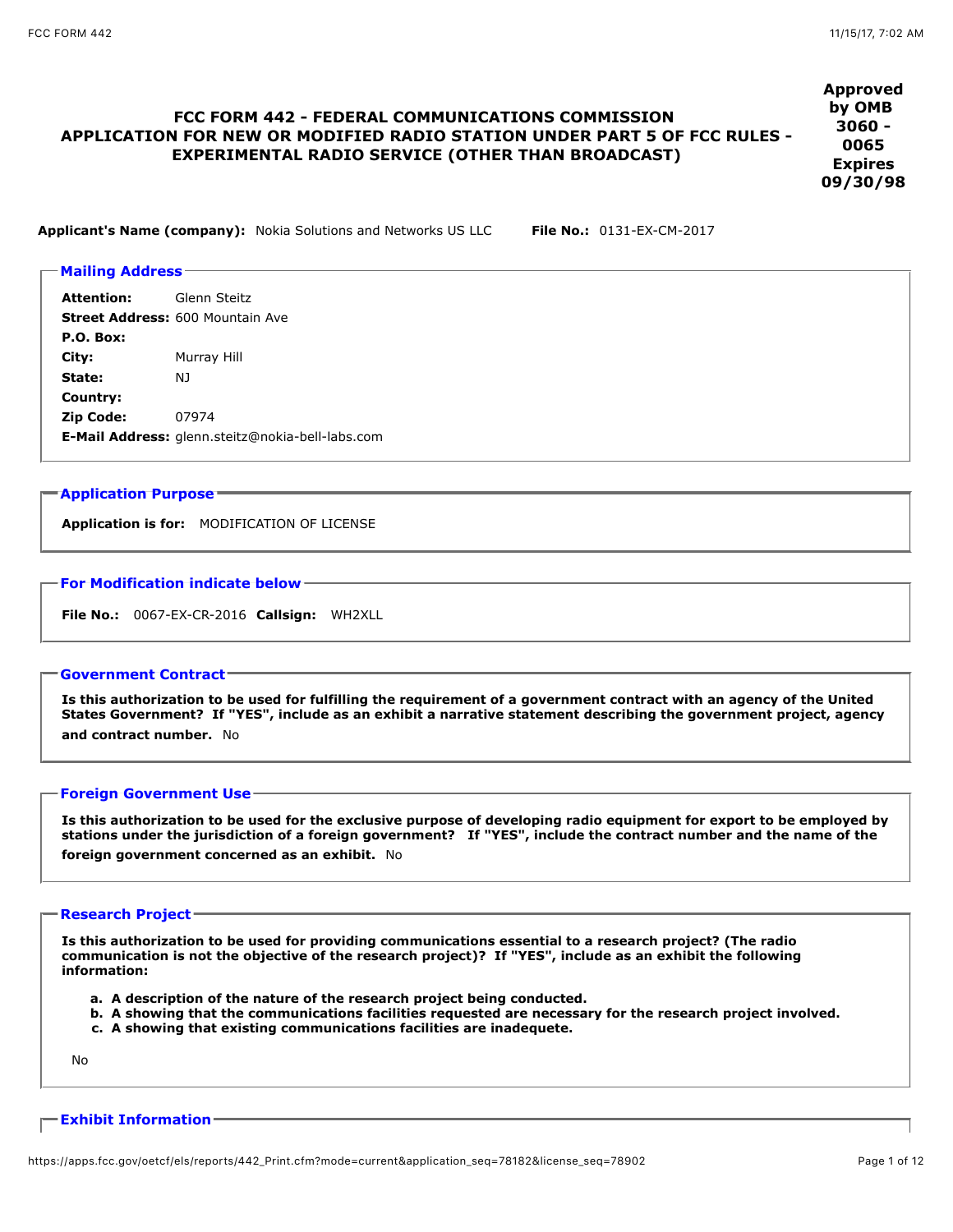**If all the answers to Items 4, 5, 6 are "NO", include as an exhibit a narrative statement describing in detail the following items:**

- **a. The complete program of research and experimentation proposed including description of equipment and theory of operation.**
- **b. The specific objectives sought to be accomplished.**
- **c. How the program of experimentation has a reasonable promise of contribution to the development, extension, expansion or utilization of the radio art, or is along line not already investigated.**

## **Estimated Duration**

**Give an estimate of the length of time that will be required to complete the program of experimentation proposed in this application:** 24 Months

#### **Environmental Impact**

**Would a commission grant of this application come within Section 1.1307 of the FCC Rules, such that it may have a significant environmental impact? If "YES", include as an exhibit an Environmental Assessment as required by Section 1.1311.** No

## **Manufacturer**

| List below transmitting equipment to be installed (if experimental, so state) if<br>additional rows are required, please submit equipment list as an exhibit : |     |   |                                           |
|----------------------------------------------------------------------------------------------------------------------------------------------------------------|-----|---|-------------------------------------------|
| Manufacturer                                                                                                                                                   |     |   | Model No. Of Experimental<br>Number Units |
| NSN- Fixed                                                                                                                                                     | TBD | 6 | Yes                                       |
| NSN- Mobile                                                                                                                                                    | TBD | 6 | Yes                                       |

### **Station ID**

**Is the equipment listed in Item 10 capable of station identification pursuant to Section 5.115?** Yes

#### **Applicant Type**

**Applicant is:** Corporation

## **Foreign Government**

**Is applicant a foreign government or a representative of a foreign government?** No

## **License Denied or Revoked**

**Has applicant or any party to this application had any FCC station license or permit revoked or any application for permit, license or renewal denied by this Commission?**

**If "YES", include as an exhibit a statement giving call sign of license or permit revoked and relate circumstances.** No

#### **Owner and Operator**

**Will applicant be owner and operator of the station?** Yes

**Contact Information**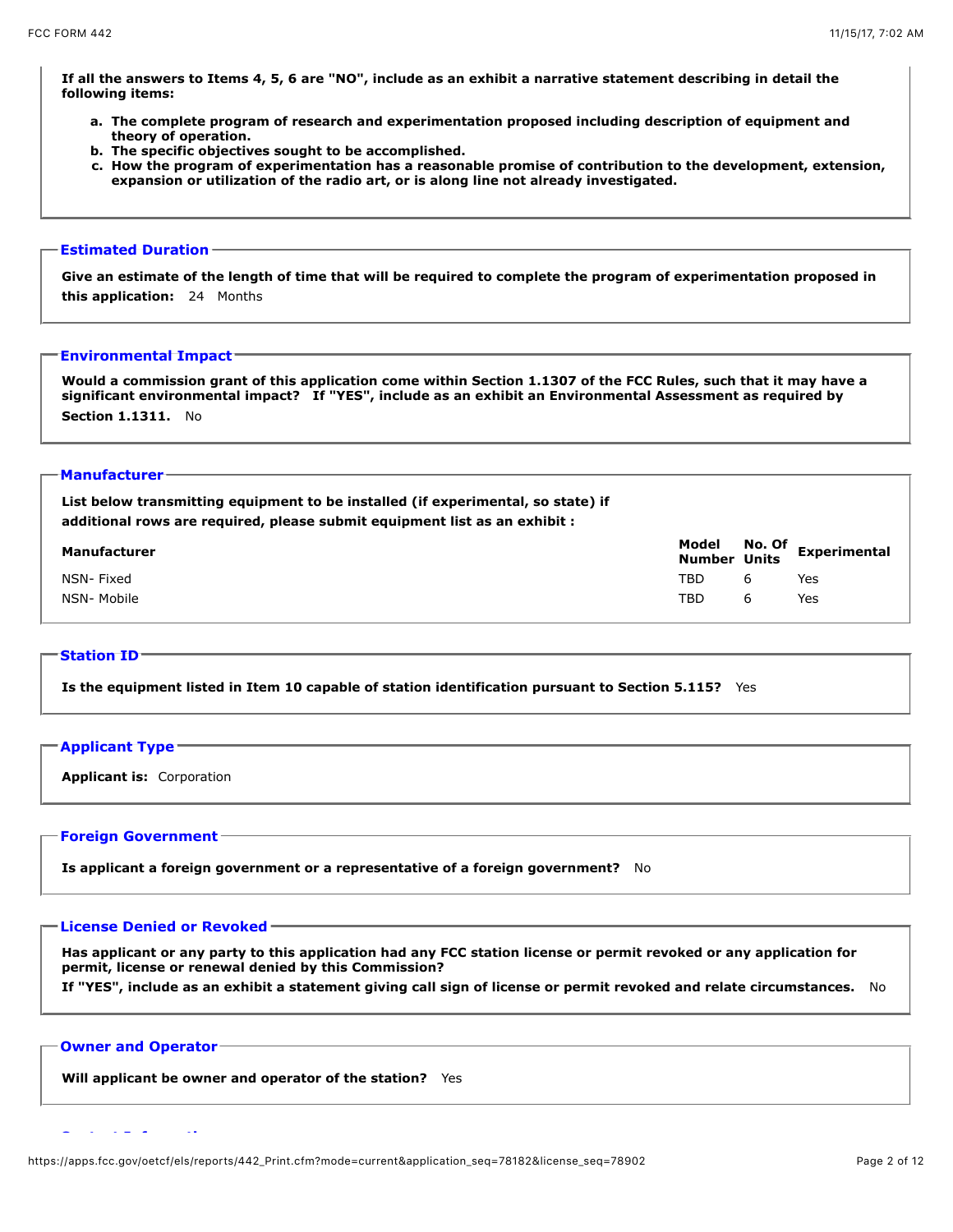#### **Contact Information**

**Give the following information of person who can best handle inquiries pertaining to this application: First Name:** Glenn

**Last Name:** Steitz **Title:** Senior Manager **Phone Number:** 973-214-0028 **E-Mail Address:** glenn.steitz@nokia-bell-labs.com

## **Drug Abuse Question**

**APPLICANT ANTI-DRUG ABUSE CERTIFICATION: By checking "YES", the individual applicant certifies that he or she is eligible for this license. This requires that he or she is not subject to a denial of federal benefits, including FCC benefits, as a result of a drug offense conviction pursuant to Section 5301 of the Anti-Drug Abuse Act of 1988, 21 U.S.C. 862. A non-individual applicant, e.g., corporation. partnership or other unincorporated association, certifies that no party to the application is subject to a denial of federal benefits, pursuant to that section. For definition of a**

**"party" for these purposes, see 47CFR 1.2002(b).** Yes

## **Certification**

## **THE APPLICANT CERTIFIES THAT:**

- **a. Copies of the FCC Rule Parts 2 and 5 are on hand; and**
- **b. Adequete financial appropriations have been made to carry on the program of experimentation which will be conducted by qualified personnel; and**
- **c. All operations will be on an experimental basis in accordance with Part 5 and other applicable rules, and will be conducted in such a manner and at such a time as to preclude harmful interference to any authorized station; and**
- **d. Grant of the authorization requested herein will not be construed as a finding on the part of the Commission:**
	- **1. that the frequencies and other technical parameters specified in the authorization are the best suited for the proposed program of experimentation, and**
	- **2. that the applicant will be authorized to operate on any basis other than experimental, and**
	- **3. that the Comission is obligated by the results of the experimental program to make provision in its rules including its table of frequency allocations for applicant's type of operation on a regularly licensed basis.**

## **THE APPLICANT FURTHER CERTIFIES THAT:**

- **e. All the statements in the application and attached exhibits are true, complete and correct to the best of the applicant's knowledge; and**
- **f. The applicant is willing to finance and conduct the experimental program with full knowledge and understanding of the above limitations; and**
- **g. The applicant waives any claim to the use of any particular frequency or of the electromagnetic spectrum as against the regulatory power of the USA.**

**Name of Applicant:** Nokia Solutions and Networks US LLC **Signature (Authorized person filing form):** Glenn Steitz **Signature Date (Authorized person filing form):** 05/31/2017 **Title of Person Signing Application:** Senior Manager **Classification:** Office of applicant corporation or association

**WILLFUL FALSE STATEMENTS MADE ON THIS FORM ARE PUNISHABLE BY FINE AND/OR IMPRISONMENT (U.S. CODE, TITLE 18, SECTION 1001), AND/OR REVOCATION OF ANY STATION LICENSE OR CONSTRUCTION PERMIT (U.S. CODE, TITLE 47, SECTION 312(A)(1)), AND/OR FORFEITURE (U.S. CODE, TITLE 47, SECTION 503).**

#### **NOTIFICATION TO INDIVIDUALS UNDER PRIVACY ACT OF 1974 AND THE PAPERWORK REDUCTION ACT OF 1980**

**Information requested through this form is authorized by the Communications Act of 1934, as amended, and specified by Section 308 therein. The information will be used by Federal Communications Commission staff to determine eligibility for issuing authorizations in the use of the frequency spectrum and to effect the provisions of regulatory responsibilities rendered by the Commission by the Act. Information requested by this form will be available to the public unless otherwise requested pursuant to 47 CFR 0.459 of the FCC Rules and Regulations. Your response is required to obtain this authorization.**

**Public reporting burden for this collection of information is estimated to average four (4) hours per response, including the time for reviewing instructions, searching existing data sources, gathering and maintaining the data needed, and completing and reviewing the collection of information. Send comments regarding this burden estimate or any other aspect of this collection of information, including suggestions for reducing the burden to the Federal Communications Commission, Records Management Branch, Paperwork Reduction Project (3060-0065), Washington**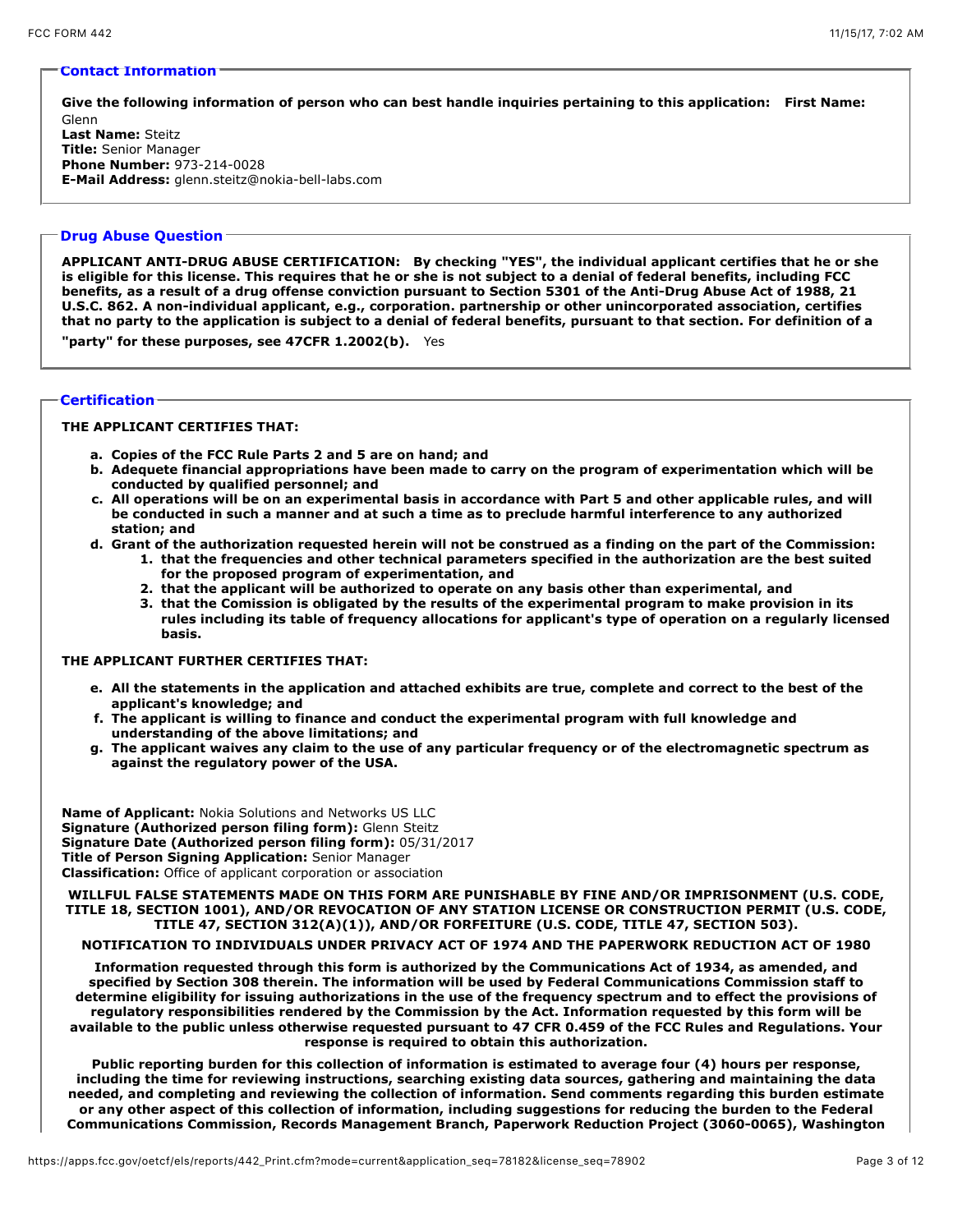# **DC 20554. DO NOT send completed applications to this address. Individuals are not required to respond to this collection unless it displays a currently valid OMD control number.**

**THE FOREGOING NOTICE IS REQUIRED BY THE PRIVACY ACT OF 1974, P.L. 93-579, DECEMBER 31, 1974, 5 U.S.C. 552a(e)(3), AND THE PAPERWORK REDUCTION ACT OF 1980, P.L. 96-511, DECEMBER 11, 1980, 44 U.S.C. 3507.**

**Station Location**

| City                   |                                                                                                                                           | State Latitude                 |                         |                                 | Longitude | <b>Mobile</b>           | location)        |         | Street (or other indication of                                                                                                                                                                                                           |                   | County        | <b>Radius of</b><br><b>Operation</b> |                               |
|------------------------|-------------------------------------------------------------------------------------------------------------------------------------------|--------------------------------|-------------------------|---------------------------------|-----------|-------------------------|------------------|---------|------------------------------------------------------------------------------------------------------------------------------------------------------------------------------------------------------------------------------------------|-------------------|---------------|--------------------------------------|-------------------------------|
| 0 Arlington<br>Heights |                                                                                                                                           | Illinois North 42 8 West 87 59 |                         | 56                              |           |                         | facility)        |         | 1441 W Shure Drive (NSN building                                                                                                                                                                                                         |                   |               | 1.00 km                              |                               |
|                        | <b>Datum: NAD 83</b>                                                                                                                      |                                |                         |                                 |           |                         |                  |         |                                                                                                                                                                                                                                          |                   |               |                                      |                               |
|                        | Is a directional antenna (other than radar) used? Yes                                                                                     |                                |                         |                                 |           |                         |                  |         |                                                                                                                                                                                                                                          |                   |               |                                      |                               |
|                        | <b>Exhibit submitted: No</b>                                                                                                              |                                |                         |                                 |           |                         |                  |         |                                                                                                                                                                                                                                          |                   |               |                                      |                               |
|                        | (a) Width of beam in degrees at the half-power point:                                                                                     |                                |                         |                                 |           |                         |                  |         |                                                                                                                                                                                                                                          |                   |               |                                      |                               |
|                        | (b) Orientation in horizontal plane (degrees from True North):                                                                            |                                |                         |                                 |           |                         |                  |         |                                                                                                                                                                                                                                          |                   |               |                                      |                               |
|                        | (c) Orientation in vertical plane (degrees from horizontal):<br>a building? No                                                            |                                |                         |                                 |           |                         |                  |         | Will the antenna extend more than 6 meters above the ground, or if mounted on an existing building, will it extend<br>more than 6 meters above the building, or will the proposed antenna be mounted on an existing structure other than |                   |               |                                      |                               |
|                        | (a) Overall height above ground to tip of antenna in meters:                                                                              |                                |                         |                                 |           |                         |                  |         |                                                                                                                                                                                                                                          |                   |               |                                      |                               |
|                        | (b) Elevation of ground at antenna site above mean sea level in meters:                                                                   |                                |                         |                                 |           |                         |                  |         |                                                                                                                                                                                                                                          |                   |               |                                      |                               |
|                        | (c) Distance to nearest aircraft landing area in kilometers:<br>opinion of the applicant, would tend to shield the antenna from aircraft: |                                |                         |                                 |           |                         |                  |         | (d) List any natural formations of existing man-made structures (hills, trees, water tanks, towers, etc.) which, in the                                                                                                                  |                   |               |                                      |                               |
|                        | <b>Action Frequency</b>                                                                                                                   |                                | <b>Station</b><br>Class |                                 | Output    | Power/ERP               | Mean<br>Peak     | $(+/-)$ | <b>Frequency Tolerance Emission</b>                                                                                                                                                                                                      | <b>Designator</b> |               |                                      | <b>Modulating</b><br>Signal   |
| New                    | 68.00000000-<br>76.00000000 GHz                                                                                                           |                                | FX.                     |                                 | W         | N/A 3.000000            | P                |         |                                                                                                                                                                                                                                          | 1G00W7W           |               |                                      |                               |
|                        | <b>Action Frequency</b>                                                                                                                   |                                | <b>Station</b><br>Class |                                 | Output    | Power/ERP               | Mean<br>Peak     | $(+/-)$ | <b>Frequency Tolerance Emission</b>                                                                                                                                                                                                      | <b>Designator</b> |               |                                      | <b>Modulating</b><br>Signal   |
| New                    | 68.00000000-<br>76.00000000 GHz                                                                                                           |                                | FX                      |                                 | W         | N/A 3.000000            | P                |         |                                                                                                                                                                                                                                          | 2G00W7W           |               |                                      |                               |
|                        | <b>Action Frequency</b>                                                                                                                   |                                | <b>Station</b><br>Class |                                 | Output    | Power/ERP               | Mean<br>Peak     | $(+/-)$ | <b>Frequency Tolerance Emission</b>                                                                                                                                                                                                      | <b>Designator</b> |               |                                      | Modulating<br>Signal          |
| New                    | 68.00000000-<br>76.00000000 GHz                                                                                                           |                                | МO                      |                                 | W         | N/A 3.000000            | P                |         |                                                                                                                                                                                                                                          | 1G00W7W           |               |                                      |                               |
|                        | <b>Action Frequency</b>                                                                                                                   | Station<br>Class               |                         | Output<br><b>Power/ERP Peak</b> |           | Mean                    | <b>Frequency</b> |         | Tolerance (+/- Emission Designator                                                                                                                                                                                                       |                   | <b>Signal</b> | <b>Modulating</b>                    |                               |
| New                    | 68.00000000-<br>76.00000000 GHz                                                                                                           | MO                             |                         | N/A<br>3.000000 W               |           | P                       |                  |         | 2G00W7W                                                                                                                                                                                                                                  |                   |               |                                      |                               |
|                        | City                                                                                                                                      | State                          |                         | Latitude                        |           | <b>Longitude Mobile</b> |                  |         | <b>Street (or other</b><br>indication of location)                                                                                                                                                                                       |                   | County        |                                      | Radius of<br><b>Operation</b> |
| 0                      | Mountain View                                                                                                                             |                                |                         | North 37<br>California volum    |           | West 122<br>3 7         |                  |         | 380 N. Bernardo Ave<br>(NSN building facility)                                                                                                                                                                                           |                   |               |                                      | 1.00 km                       |
|                        | <b>Datum: NAD 83</b>                                                                                                                      |                                |                         |                                 |           |                         |                  |         |                                                                                                                                                                                                                                          |                   |               |                                      |                               |
|                        | Is a directional antenna (other than radar) used? Yes                                                                                     |                                |                         |                                 |           |                         |                  |         |                                                                                                                                                                                                                                          |                   |               |                                      |                               |
|                        | <b>Exhibit submitted: No</b>                                                                                                              |                                |                         |                                 |           |                         |                  |         |                                                                                                                                                                                                                                          |                   |               |                                      |                               |
|                        | (a) Width of beam in degrees at the half-power point:                                                                                     |                                |                         |                                 |           |                         |                  |         |                                                                                                                                                                                                                                          |                   |               |                                      |                               |
|                        | (b) Orientation in horizontal plane (degrees from True North):                                                                            |                                |                         |                                 |           |                         |                  |         |                                                                                                                                                                                                                                          |                   |               |                                      |                               |
|                        | (c) Orientation in vertical plane (degrees from horizontal):                                                                              |                                |                         |                                 |           |                         |                  |         | Will the antenna extend more than 6 meters above the ground, or if mounted on an existing building, will it extend                                                                                                                       |                   |               |                                      |                               |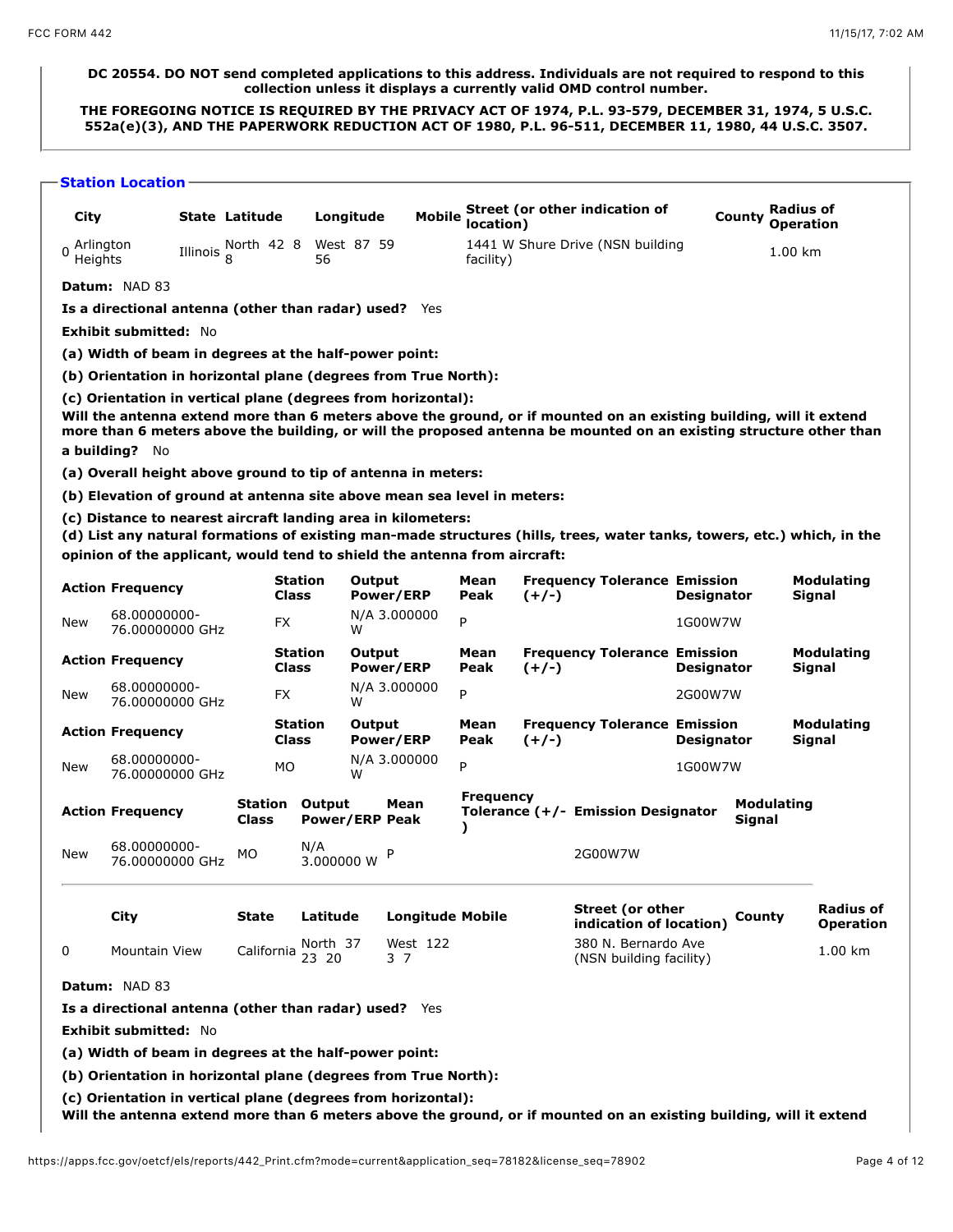**more than 6 meters above the building, or will the proposed antenna be mounted on an existing structure other than a building?** No

**(a) Overall height above ground to tip of antenna in meters:** 

**(b) Elevation of ground at antenna site above mean sea level in meters:** 

(c) Distance to nearest aircraft landing area in kilometers:<br>(d) List any natural formations of existing man-made structures (hills, trees, water tanks, towers, etc.) which, in the **opinion of the applicant, would tend to shield the antenna from aircraft:** 

|            | <b>Action Frequency</b>         |       | <b>Station</b><br><b>Class</b> | Output<br>Power/ERP           | Mean<br>Peak | <b>Frequency Tolerance Emission</b><br>$(+/-)$ | <b>Designator</b> |                             | <b>Modulating</b><br><b>Signal</b> |
|------------|---------------------------------|-------|--------------------------------|-------------------------------|--------------|------------------------------------------------|-------------------|-----------------------------|------------------------------------|
| <b>New</b> | 68.00000000-<br>76.00000000 GHz |       | <b>FX</b>                      | N/A 3.000000<br>w             | P            |                                                | 1G00W7W           |                             |                                    |
|            | <b>Action Frequency</b>         |       | <b>Station</b><br><b>Class</b> | Output<br>Power/ERP           | Mean<br>Peak | <b>Frequency Tolerance Emission</b><br>$(+/-)$ | <b>Designator</b> |                             | <b>Modulating</b><br><b>Signal</b> |
| <b>New</b> | 68.00000000-<br>76.00000000 GHz |       | <b>FX</b>                      | N/A 3.000000<br>W             | P            |                                                | 2G00W7W           |                             |                                    |
|            | <b>Action Frequency</b>         |       | <b>Station</b><br>Class        | Output<br><b>Power/ERP</b>    | Mean<br>Peak | <b>Frequency Tolerance Emission</b><br>$(+/-)$ | <b>Designator</b> |                             | <b>Modulating</b><br>Signal        |
| <b>New</b> | 68.00000000-<br>76.00000000 GHz |       | МO                             | N/A 3.000000<br>w             | P            |                                                | 1G00W7W           |                             |                                    |
|            | <b>Action Frequency</b>         | Class | <b>Station Output</b>          | Mean<br><b>Power/ERP Peak</b> | Frequency    | Tolerance (+/- Emission Designator             |                   | <b>Modulating</b><br>Signal |                                    |
| <b>New</b> | 68.00000000-<br>76.00000000 GHz | МO    | N/A<br>3.000000 W              |                               |              | 2G00W7W                                        |                   |                             |                                    |

| City   | <b>State</b> | Latitude          | <b>Longitude Mobile</b> | Street (or other<br>indication of location)      | County | Radius of<br><b>Operation</b> |
|--------|--------------|-------------------|-------------------------|--------------------------------------------------|--------|-------------------------------|
| Irving | Texas        | North 32<br>53 37 | West 96<br>57 57        | 6000 Connection Drive<br>(NSN building facility) |        | 1.00 km                       |

**Datum:** NAD 83

**Is a directional antenna (other than radar) used?** Yes

**Exhibit submitted:** No

**(a) Width of beam in degrees at the half-power point:** 

**(b) Orientation in horizontal plane (degrees from True North):**

**(c) Orientation in vertical plane (degrees from horizontal):**

**Will the antenna extend more than 6 meters above the ground, or if mounted on an existing building, will it extend more than 6 meters above the building, or will the proposed antenna be mounted on an existing structure other than a building?** No

**(a) Overall height above ground to tip of antenna in meters:** 

**(b) Elevation of ground at antenna site above mean sea level in meters:** 

**(c) Distance to nearest aircraft landing area in kilometers: (d) List any natural formations of existing man-made structures (hills, trees, water tanks, towers, etc.) which, in the opinion of the applicant, would tend to shield the antenna from aircraft:** 

|            | <b>Action Frequency</b>         | <b>Station</b><br><b>Class</b> | Output<br>Power/ERP        | Mean<br>Peak | <b>Frequency Tolerance Emission</b><br>$(+/-)$ | <b>Designator</b> | <b>Modulating</b><br>Signal |
|------------|---------------------------------|--------------------------------|----------------------------|--------------|------------------------------------------------|-------------------|-----------------------------|
| <b>New</b> | 68.00000000-<br>76.00000000 GHz | <b>FX</b>                      | N/A 3.000000<br>w          | P            |                                                | 1G00W7W           |                             |
|            | <b>Action Frequency</b>         | <b>Station</b><br><b>Class</b> | Output<br>Power/ERP        | Mean<br>Peak | <b>Frequency Tolerance Emission</b><br>$(+/-)$ | <b>Designator</b> | Modulating<br>Signal        |
| <b>New</b> | 68.00000000-<br>76.00000000 GHz | <b>FX</b>                      | N/A 3.000000<br>w          | P            |                                                | 2G00W7W           |                             |
|            | <b>Action Frequency</b>         | <b>Station</b><br><b>Class</b> | Output<br><b>Power/ERP</b> | Mean<br>Peak | <b>Frequency Tolerance Emission</b><br>$(+/-)$ | <b>Designator</b> | Modulating<br>Signal        |
| <b>New</b> | 68.00000000-<br>76.00000000 GHz | <b>MO</b>                      | N/A 3.000000<br>w          | P            |                                                | 1G00W7W           |                             |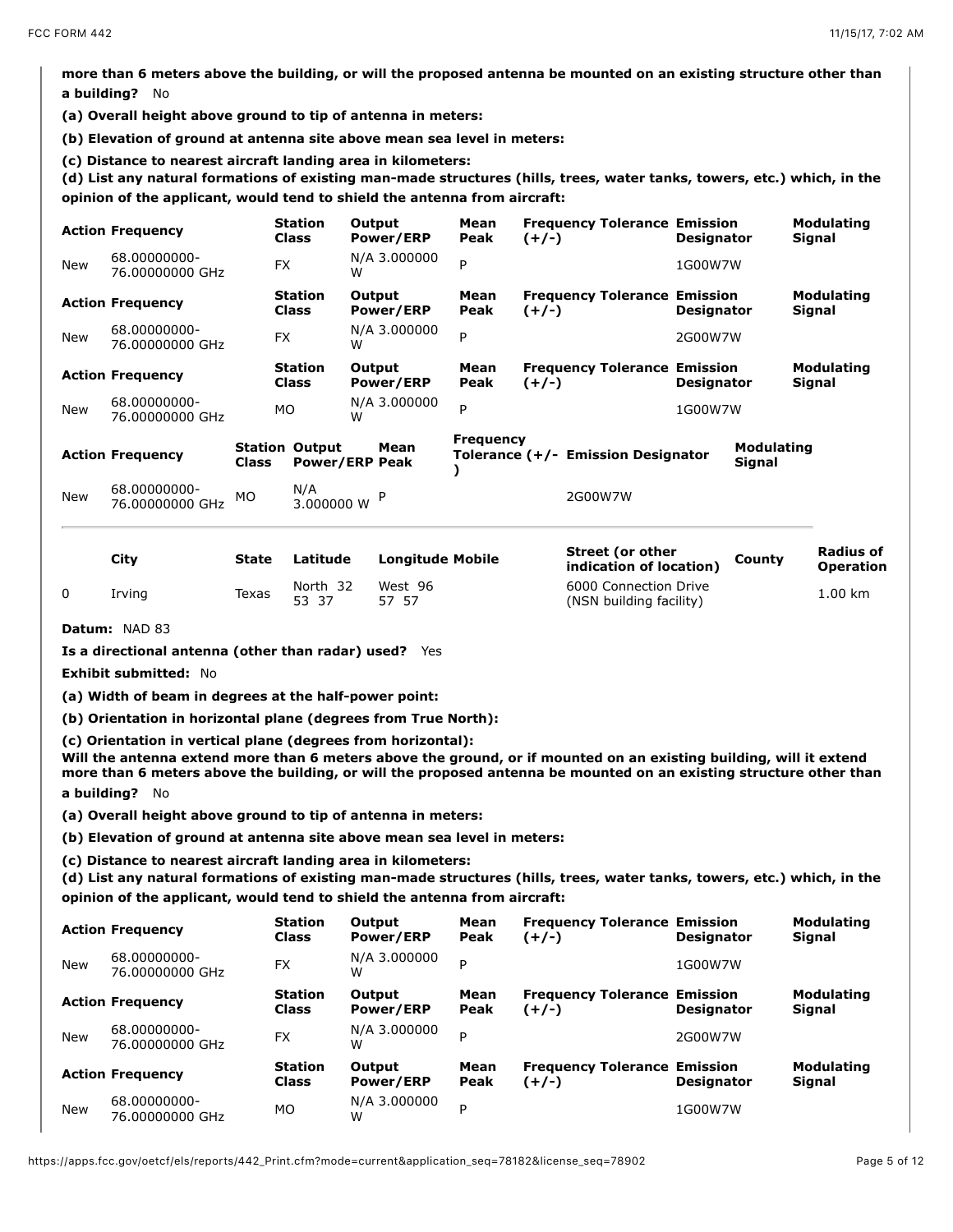|            | <b>Action Frequency</b>                                                                                                                                                                                                                                              | Class        | <b>Station Output</b><br><b>Power/ERP Peak</b> | Mean                       | <b>Frequency</b>        | Tolerance (+/- Emission Designator                 |                   | <b>Modulating</b><br><b>Signal</b> |                                                 |
|------------|----------------------------------------------------------------------------------------------------------------------------------------------------------------------------------------------------------------------------------------------------------------------|--------------|------------------------------------------------|----------------------------|-------------------------|----------------------------------------------------|-------------------|------------------------------------|-------------------------------------------------|
| New        | 68.00000000-<br>76.00000000 GHz                                                                                                                                                                                                                                      | МO           | N/A<br>3.000000 W                              |                            |                         | 2G00W7W                                            |                   |                                    |                                                 |
|            | City                                                                                                                                                                                                                                                                 | State        | Latitude                                       | <b>Longitude Mobile</b>    |                         | Street (or other<br>indication of location)        |                   | County                             | <b>Radius of</b><br><b>Operation</b>            |
| 0          | Austin                                                                                                                                                                                                                                                               | Texas        | North 30<br>24 29                              | West 97<br>43 31           |                         | 11500C, North MoPac<br>Expressway                  |                   |                                    | $1.00$ km                                       |
|            | <b>Datum: NAD 83</b>                                                                                                                                                                                                                                                 |              |                                                |                            |                         |                                                    |                   |                                    |                                                 |
|            | Is a directional antenna (other than radar) used? Yes                                                                                                                                                                                                                |              |                                                |                            |                         |                                                    |                   |                                    |                                                 |
|            | <b>Exhibit submitted: No</b>                                                                                                                                                                                                                                         |              |                                                |                            |                         |                                                    |                   |                                    |                                                 |
|            | (a) Width of beam in degrees at the half-power point:                                                                                                                                                                                                                |              |                                                |                            |                         |                                                    |                   |                                    |                                                 |
|            | (b) Orientation in horizontal plane (degrees from True North):                                                                                                                                                                                                       |              |                                                |                            |                         |                                                    |                   |                                    |                                                 |
|            | Will the antenna extend more than 6 meters above the ground, or if mounted on an existing building, will it extend<br>more than 6 meters above the building, or will the proposed antenna be mounted on an existing structure other than<br>a building? No           |              |                                                |                            |                         |                                                    |                   |                                    |                                                 |
|            | (a) Overall height above ground to tip of antenna in meters:                                                                                                                                                                                                         |              |                                                |                            |                         |                                                    |                   |                                    |                                                 |
|            | (b) Elevation of ground at antenna site above mean sea level in meters:                                                                                                                                                                                              |              |                                                |                            |                         |                                                    |                   |                                    |                                                 |
|            | (c) Distance to nearest aircraft landing area in kilometers:<br>(d) List any natural formations of existing man-made structures (hills, trees, water tanks, towers, etc.) which, in the<br>opinion of the applicant, would tend to shield the antenna from aircraft: |              |                                                |                            |                         |                                                    |                   |                                    |                                                 |
|            |                                                                                                                                                                                                                                                                      |              |                                                |                            |                         |                                                    |                   |                                    |                                                 |
|            | <b>Action Frequency</b>                                                                                                                                                                                                                                              |              | <b>Station</b><br><b>Class</b>                 | Output<br>Power/ERP        | Mean<br>Peak<br>$(+/-)$ | <b>Frequency Tolerance Emission</b>                | <b>Designator</b> |                                    | <b>Modulating</b><br>Signal                     |
|            | 68.00000000-<br>76.00000000 GHz                                                                                                                                                                                                                                      | FX           |                                                | N/A 3.000000<br>w          | P                       |                                                    | 1G00W7W           |                                    |                                                 |
|            | <b>Action Frequency</b>                                                                                                                                                                                                                                              |              | <b>Station</b><br><b>Class</b>                 | Output<br><b>Power/ERP</b> | Mean<br>Peak<br>$(+/-)$ | <b>Frequency Tolerance Emission</b>                | <b>Designator</b> |                                    | Modulating<br>Signal                            |
|            | 68.00000000-<br>76.00000000 GHz                                                                                                                                                                                                                                      | FX           |                                                | N/A 3.000000<br>W          | P                       |                                                    | 2G00W7W           |                                    |                                                 |
| New<br>New | <b>Action Frequency</b>                                                                                                                                                                                                                                              |              | <b>Station</b><br>Class                        | Output<br>Power/ERP        | Mean<br>Peak<br>$(+/-)$ | <b>Frequency Tolerance Emission</b>                | <b>Designator</b> |                                    | <b>Modulating</b><br>Signal                     |
| <b>New</b> | 68.00000000-<br>76.00000000 GHz                                                                                                                                                                                                                                      | МO           |                                                | N/A 3.000000<br>W          | P                       |                                                    | 1G00W7W           |                                    |                                                 |
|            | <b>Action Frequency</b>                                                                                                                                                                                                                                              | Class        | <b>Station Output</b><br><b>Power/ERP Peak</b> | Mean                       | <b>Frequency</b>        | Tolerance (+/- Emission Designator                 |                   | <b>Modulating</b><br><b>Signal</b> |                                                 |
|            | 68.00000000-<br>76.00000000 GHz                                                                                                                                                                                                                                      | МO           | N/A<br>3.000000 W                              | P                          |                         | 2G00W7W                                            |                   |                                    |                                                 |
|            | City                                                                                                                                                                                                                                                                 | <b>State</b> | Latitude                                       | <b>Longitude Mobile</b>    |                         | <b>Street (or other</b><br>indication of location) |                   | County                             |                                                 |
| New<br>0   | Brooklyn                                                                                                                                                                                                                                                             | New<br>York  | North 40<br>41 37                              | West 73<br>59 17           |                         | 333 Adams Street                                   |                   |                                    | <b>Radius of</b><br><b>Operation</b><br>1.00 km |
|            | Datum: NAD 83                                                                                                                                                                                                                                                        |              |                                                |                            |                         |                                                    |                   |                                    |                                                 |
|            | Is a directional antenna (other than radar) used? Yes                                                                                                                                                                                                                |              |                                                |                            |                         |                                                    |                   |                                    |                                                 |

**(a) Width of beam in degrees at the half-power point:** 

**(b) Orientation in horizontal plane (degrees from True North):**

**(c) Orientation in vertical plane (degrees from horizontal):**

**Will the antenna extend more than 6 meters above the ground, or if mounted on an existing building, will it extend more than 6 meters above the building, or will the proposed antenna be mounted on an existing structure other than**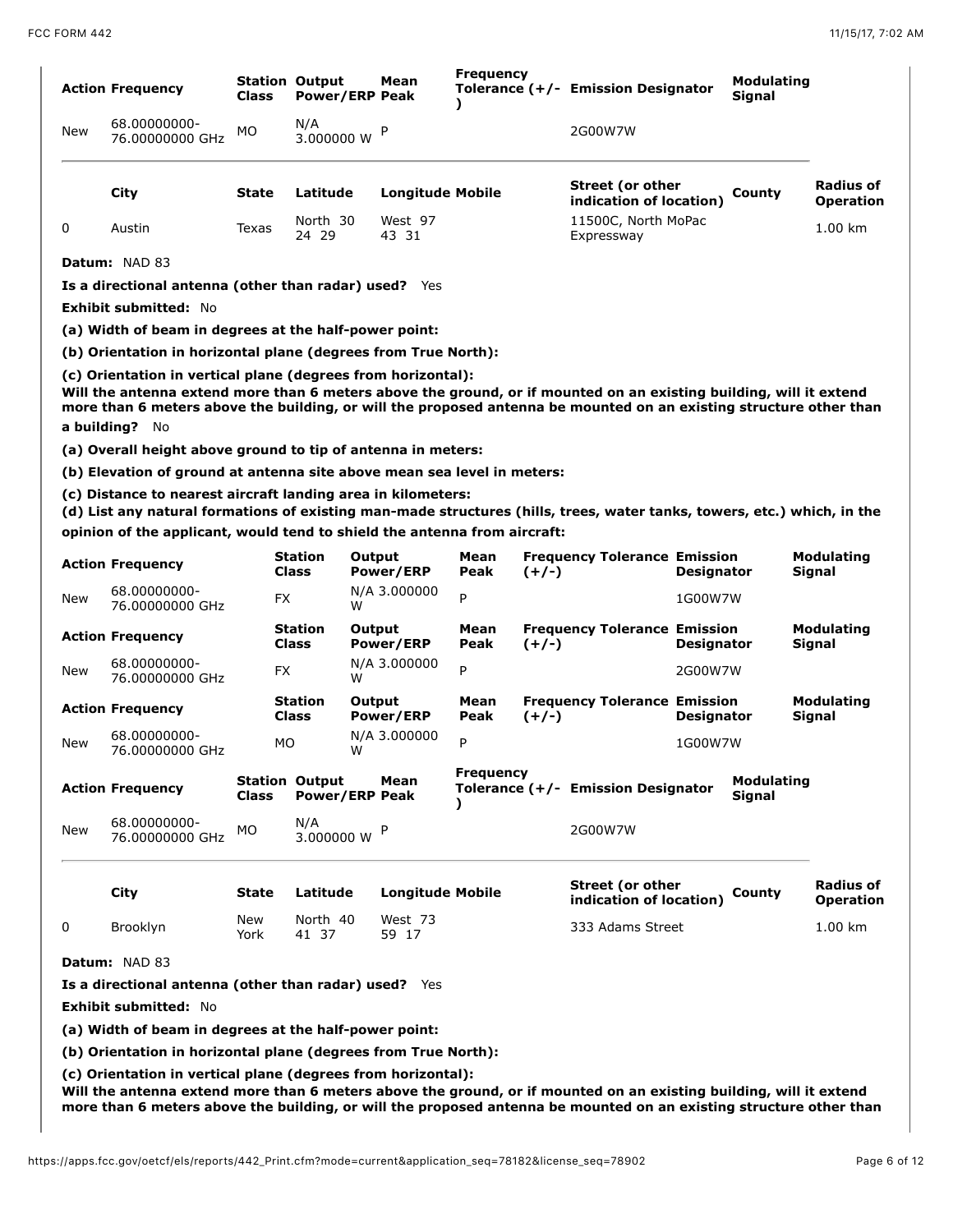# **a building?** No

**(a) Overall height above ground to tip of antenna in meters:** 

**(b) Elevation of ground at antenna site above mean sea level in meters:** 

(c) Distance to nearest aircraft landing area in kilometers:<br>(d) List any natural formations of existing man-made structures (hills, trees, water tanks, towers, etc.) which, in the **opinion of the applicant, would tend to shield the antenna from aircraft:** 

|            | <b>Action Frequency</b>                                                                                                                                                                                                                                                                                                    |              | <b>Station</b><br><b>Class</b> |                       | Output<br>Power/ERP        | Mean<br>Peak     | $(+/-)$ | <b>Frequency Tolerance Emission</b>                | <b>Designator</b> |                                    | <b>Modulating</b><br>Signal        |
|------------|----------------------------------------------------------------------------------------------------------------------------------------------------------------------------------------------------------------------------------------------------------------------------------------------------------------------------|--------------|--------------------------------|-----------------------|----------------------------|------------------|---------|----------------------------------------------------|-------------------|------------------------------------|------------------------------------|
| New        | 68.00000000-<br>76.00000000 GHz                                                                                                                                                                                                                                                                                            |              | <b>FX</b>                      | W                     | N/A 3.000000               | P                |         |                                                    | 1G00W7W           |                                    |                                    |
|            | <b>Action Frequency</b>                                                                                                                                                                                                                                                                                                    |              | <b>Station</b><br><b>Class</b> |                       | Output<br><b>Power/ERP</b> | Mean<br>Peak     | $(+/-)$ | <b>Frequency Tolerance Emission</b>                | <b>Designator</b> |                                    | <b>Modulating</b><br><b>Signal</b> |
| <b>New</b> | 68.00000000-<br>76.00000000 GHz                                                                                                                                                                                                                                                                                            |              | <b>FX</b>                      | w                     | N/A 3.000000               | P                |         |                                                    | 2G00W7W           |                                    |                                    |
|            | <b>Action Frequency</b>                                                                                                                                                                                                                                                                                                    |              | <b>Station</b><br><b>Class</b> |                       | Output<br><b>Power/ERP</b> | Mean<br>Peak     | $(+/-)$ | <b>Frequency Tolerance Emission</b>                | <b>Designator</b> |                                    | <b>Modulating</b><br>Signal        |
| New        | 68.00000000-<br>76.00000000 GHz                                                                                                                                                                                                                                                                                            |              | MO                             | W                     | N/A 3.000000               | P                |         |                                                    | 1G00W7W           |                                    |                                    |
|            | <b>Action Frequency</b>                                                                                                                                                                                                                                                                                                    | <b>Class</b> | <b>Station Output</b>          | <b>Power/ERP Peak</b> | Mean                       | <b>Frequency</b> |         | Tolerance (+/- Emission Designator                 |                   | <b>Modulating</b><br><b>Signal</b> |                                    |
| New        | 68.00000000-<br>76.00000000 GHz                                                                                                                                                                                                                                                                                            | <b>MO</b>    | N/A                            | 3.000000 W            |                            |                  |         | 2G00W7W                                            |                   |                                    |                                    |
|            | City                                                                                                                                                                                                                                                                                                                       | State        |                                | Latitude              | <b>Longitude Mobile</b>    |                  |         | <b>Street (or other</b><br>indication of location) |                   | County                             | Radius of<br><b>Operation</b>      |
| 0          | Brooklyn                                                                                                                                                                                                                                                                                                                   | New<br>York  |                                | North 40<br>41 40     | West 73<br>59 7            |                  |         | 2 MetroTech Center                                 |                   |                                    | 1.00 km                            |
|            | Datum: NAD 83                                                                                                                                                                                                                                                                                                              |              |                                |                       |                            |                  |         |                                                    |                   |                                    |                                    |
|            | Is a directional antenna (other than radar) used? Yes                                                                                                                                                                                                                                                                      |              |                                |                       |                            |                  |         |                                                    |                   |                                    |                                    |
|            | Exhibit submitted: No                                                                                                                                                                                                                                                                                                      |              |                                |                       |                            |                  |         |                                                    |                   |                                    |                                    |
|            | (a) Width of beam in degrees at the half-power point:                                                                                                                                                                                                                                                                      |              |                                |                       |                            |                  |         |                                                    |                   |                                    |                                    |
|            | (b) Orientation in horizontal plane (degrees from True North):                                                                                                                                                                                                                                                             |              |                                |                       |                            |                  |         |                                                    |                   |                                    |                                    |
|            | (c) Orientation in vertical plane (degrees from horizontal):<br>Will the antenna extend more than 6 meters above the ground, or if mounted on an existing building, will it extend<br>more than 6 meters above the building, or will the proposed antenna be mounted on an existing structure other than<br>a building? No |              |                                |                       |                            |                  |         |                                                    |                   |                                    |                                    |
|            | (a) Overall height above ground to tip of antenna in meters:                                                                                                                                                                                                                                                               |              |                                |                       |                            |                  |         |                                                    |                   |                                    |                                    |
|            | (b) Elevation of ground at antenna site above mean sea level in meters:                                                                                                                                                                                                                                                    |              |                                |                       |                            |                  |         |                                                    |                   |                                    |                                    |
|            | (c) Distance to nearest aircraft landing area in kilometers:<br>(d) List any natural formations of existing man-made structures (hills, trees, water tanks, towers, etc.) which, in the<br>opinion of the applicant, would tend to shield the antenna from aircraft:                                                       |              |                                |                       |                            |                  |         |                                                    |                   |                                    |                                    |
|            | <b>Action Frequency</b>                                                                                                                                                                                                                                                                                                    |              | <b>Station</b><br><b>Class</b> |                       | Output<br>Power/ERP        | Mean<br>Peak     | $(+/-)$ | <b>Frequency Tolerance Emission</b>                | <b>Designator</b> |                                    | <b>Modulating</b><br>Signal        |
| New        | 68.00000000-<br>76.00000000 GHz                                                                                                                                                                                                                                                                                            |              | <b>FX</b>                      | W                     | N/A 3.000000               | P                |         |                                                    | 1G00W7W           |                                    |                                    |

**Mean Peak**

**Mean Peak**

**(+/-)**

<sup>W</sup> <sup>P</sup> 2G00W7W

**(+/-)**

 $W$   $\sim$   $\sim$  1G00W7W

**Frequency**

**Frequency Tolerance Emission**

**Frequency Tolerance Emission**

**Designator**

**Designator**

**Output Power/ERP**

**Output Power/ERP**

**Class**

**Class**

76.00000000 GHz FX N/A 3.000000

68.00000000-<br>76.00000000 GHz MO W

**Action Frequency Station**

**Action Frequency Station**

New 68.00000000-

New 68.00000000-

**Modulating Signal**

**Modulating Signal**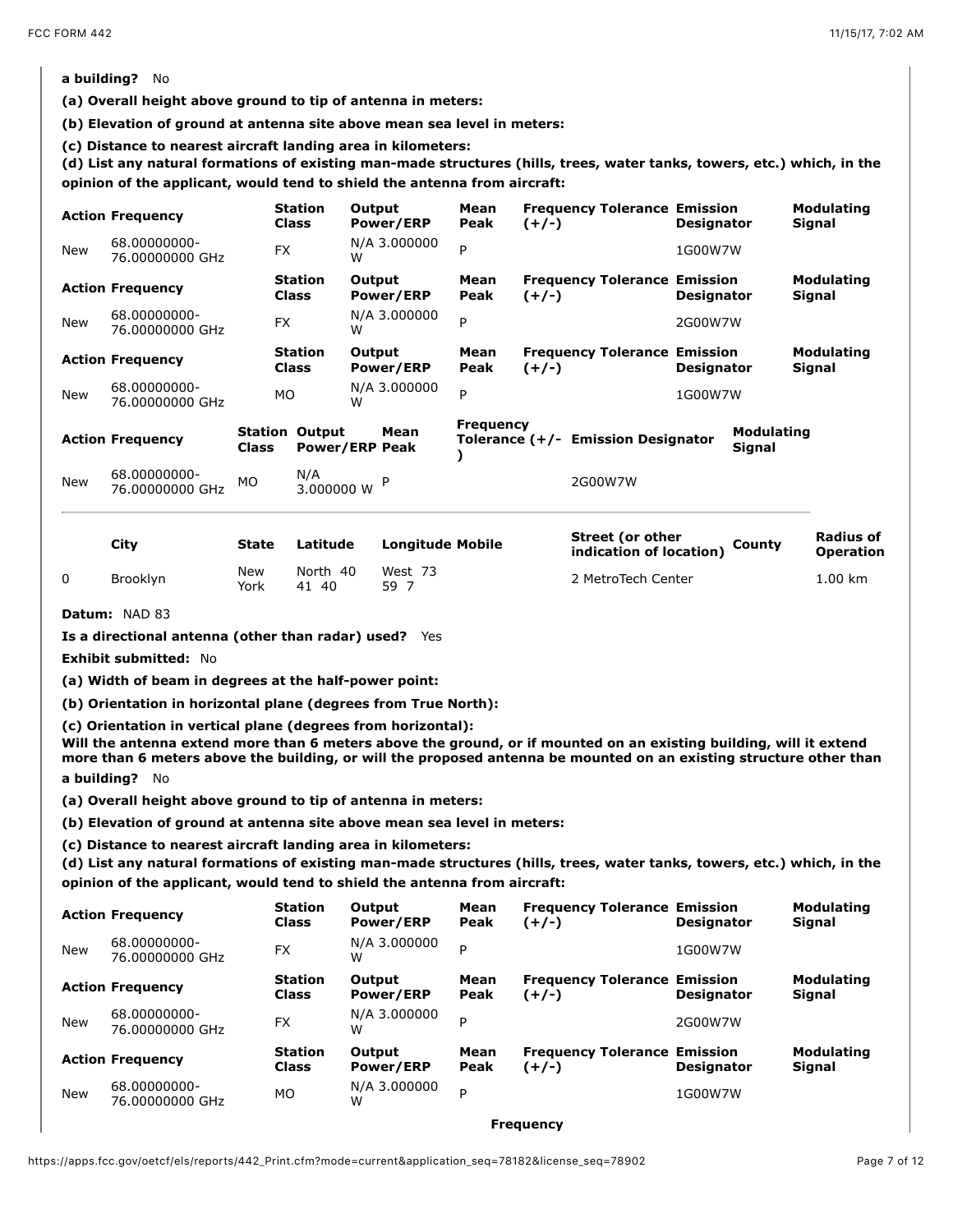|     | <b>Action Frequency</b>                                                                                                                                                                                                                                                                                                    |              | <b>Station Class Output</b> | <b>Power/ERP Peak</b>  | Mean                    |              | <b>Tolerance</b><br>$(+/-)$ | <b>Emission</b><br><b>Designator</b>                  |                   | <b>Modulating</b><br>Signal |                                      |
|-----|----------------------------------------------------------------------------------------------------------------------------------------------------------------------------------------------------------------------------------------------------------------------------------------------------------------------------|--------------|-----------------------------|------------------------|-------------------------|--------------|-----------------------------|-------------------------------------------------------|-------------------|-----------------------------|--------------------------------------|
| New | 68.00000000-<br>76.00000000 GHz                                                                                                                                                                                                                                                                                            | МO           |                             | N/A<br>3.000000 W      |                         |              |                             | 2G00W7W                                               |                   |                             |                                      |
|     | City                                                                                                                                                                                                                                                                                                                       | State        |                             | Latitude               |                         |              | <b>Longitude Mobile</b>     | <b>Street (or other</b><br>indication of<br>location) |                   | County                      | Radius of<br><b>Operation</b>        |
| 0   | Waltham                                                                                                                                                                                                                                                                                                                    |              |                             | Massachusetts North 42 | West 71<br>16 18        |              |                             | 500 Sylvan Rd<br>(Verizon facility)                   |                   | MIDDLESEX 1.00 km           |                                      |
|     | Datum: NAD 83                                                                                                                                                                                                                                                                                                              |              |                             |                        |                         |              |                             |                                                       |                   |                             |                                      |
|     | Is a directional antenna (other than radar) used? Yes                                                                                                                                                                                                                                                                      |              |                             |                        |                         |              |                             |                                                       |                   |                             |                                      |
|     | <b>Exhibit submitted: No</b>                                                                                                                                                                                                                                                                                               |              |                             |                        |                         |              |                             |                                                       |                   |                             |                                      |
|     | (a) Width of beam in degrees at the half-power point:                                                                                                                                                                                                                                                                      |              |                             |                        |                         |              |                             |                                                       |                   |                             |                                      |
|     | (b) Orientation in horizontal plane (degrees from True North):                                                                                                                                                                                                                                                             |              |                             |                        |                         |              |                             |                                                       |                   |                             |                                      |
|     | (c) Orientation in vertical plane (degrees from horizontal):<br>Will the antenna extend more than 6 meters above the ground, or if mounted on an existing building, will it extend<br>more than 6 meters above the building, or will the proposed antenna be mounted on an existing structure other than<br>a building? No |              |                             |                        |                         |              |                             |                                                       |                   |                             |                                      |
|     | (a) Overall height above ground to tip of antenna in meters:                                                                                                                                                                                                                                                               |              |                             |                        |                         |              |                             |                                                       |                   |                             |                                      |
|     | (b) Elevation of ground at antenna site above mean sea level in meters:                                                                                                                                                                                                                                                    |              |                             |                        |                         |              |                             |                                                       |                   |                             |                                      |
|     | (c) Distance to nearest aircraft landing area in kilometers:<br>(d) List any natural formations of existing man-made structures (hills, trees, water tanks, towers, etc.) which, in the<br>opinion of the applicant, would tend to shield the antenna from aircraft:                                                       |              |                             |                        |                         |              |                             |                                                       |                   |                             |                                      |
|     | <b>Action Frequency</b>                                                                                                                                                                                                                                                                                                    |              | Station<br><b>Class</b>     | Output<br>Power/ERP    |                         | Mean<br>Peak | $(+/-)$                     | <b>Frequency Tolerance Emission</b>                   | <b>Designator</b> |                             | <b>Modulating</b><br>Signal          |
| New | 68.00000000-<br>76.00000000 GHz                                                                                                                                                                                                                                                                                            |              | FX                          | N/A 3.000000<br>w      |                         | P            |                             |                                                       | 1G00W7W           |                             |                                      |
|     | <b>Action Frequency</b>                                                                                                                                                                                                                                                                                                    |              | Station<br>Class            | Output<br>Power/ERP    |                         | Mean<br>Peak | $(+/-)$                     | <b>Frequency Tolerance Emission</b>                   | <b>Designator</b> |                             | Modulating<br>Signal                 |
| New | 68.00000000-<br>76.00000000 GHz                                                                                                                                                                                                                                                                                            |              | FX                          | N/A 3.000000<br>w      |                         | P            |                             |                                                       | 2G00W7W           |                             |                                      |
|     | <b>Action Frequency</b>                                                                                                                                                                                                                                                                                                    |              | Station<br>Class            | Output<br>Power/ERP    |                         | Mean<br>Peak | $(+/-)$                     | <b>Frequency Tolerance Emission</b>                   | <b>Designator</b> |                             | <b>Modulating</b><br>Signal          |
| New | 68.00000000-<br>76.00000000 GHz                                                                                                                                                                                                                                                                                            |              | MO                          | N/A 3.000000<br>W      |                         | P            |                             |                                                       | 1G00W7W           |                             |                                      |
|     | <b>Action Frequency</b>                                                                                                                                                                                                                                                                                                    | Class        | <b>Station Output</b>       | <b>Power/ERP Peak</b>  | Mean                    | <sup>)</sup> | <b>Frequency</b>            | Tolerance (+/- Emission Designator                    |                   | <b>Modulating</b><br>Signal |                                      |
| New | 68.00000000-<br>76.00000000 GHz                                                                                                                                                                                                                                                                                            | MO           | N/A                         | P<br>3.000000 W        |                         |              |                             | 2G00W7W                                               |                   |                             |                                      |
|     | City                                                                                                                                                                                                                                                                                                                       | <b>State</b> | Latitude                    |                        | <b>Longitude Mobile</b> |              |                             | <b>Street (or other</b><br>indication of location)    |                   | County                      | <b>Radius of</b><br><b>Operation</b> |
| 0   | <b>Euless</b>                                                                                                                                                                                                                                                                                                              | Texas        | North 32<br>51 3            | 4 13                   | West 97                 |              |                             | 1001 Bear Creek<br>Parkway (Verizon<br>Facility)      |                   |                             | 1.00 km                              |
|     | Datum: NAD 83                                                                                                                                                                                                                                                                                                              |              |                             |                        |                         |              |                             |                                                       |                   |                             |                                      |
|     | Is a directional antenna (other than radar) used? Yes                                                                                                                                                                                                                                                                      |              |                             |                        |                         |              |                             |                                                       |                   |                             |                                      |
|     | <b>Exhibit submitted: No</b>                                                                                                                                                                                                                                                                                               |              |                             |                        |                         |              |                             |                                                       |                   |                             |                                      |
|     | (a) Width of beam in degrees at the half-power point:                                                                                                                                                                                                                                                                      |              |                             |                        |                         |              |                             |                                                       |                   |                             |                                      |
|     | (b) Orientation in horizontal plane (degrees from True North):                                                                                                                                                                                                                                                             |              |                             |                        |                         |              |                             |                                                       |                   |                             |                                      |
|     | (c) Orientation in vertical plane (degrees from horizontal):<br>Will the antenna extend more than 6 meters above the ground, or if mounted on an existing building, will it extend                                                                                                                                         |              |                             |                        |                         |              |                             |                                                       |                   |                             |                                      |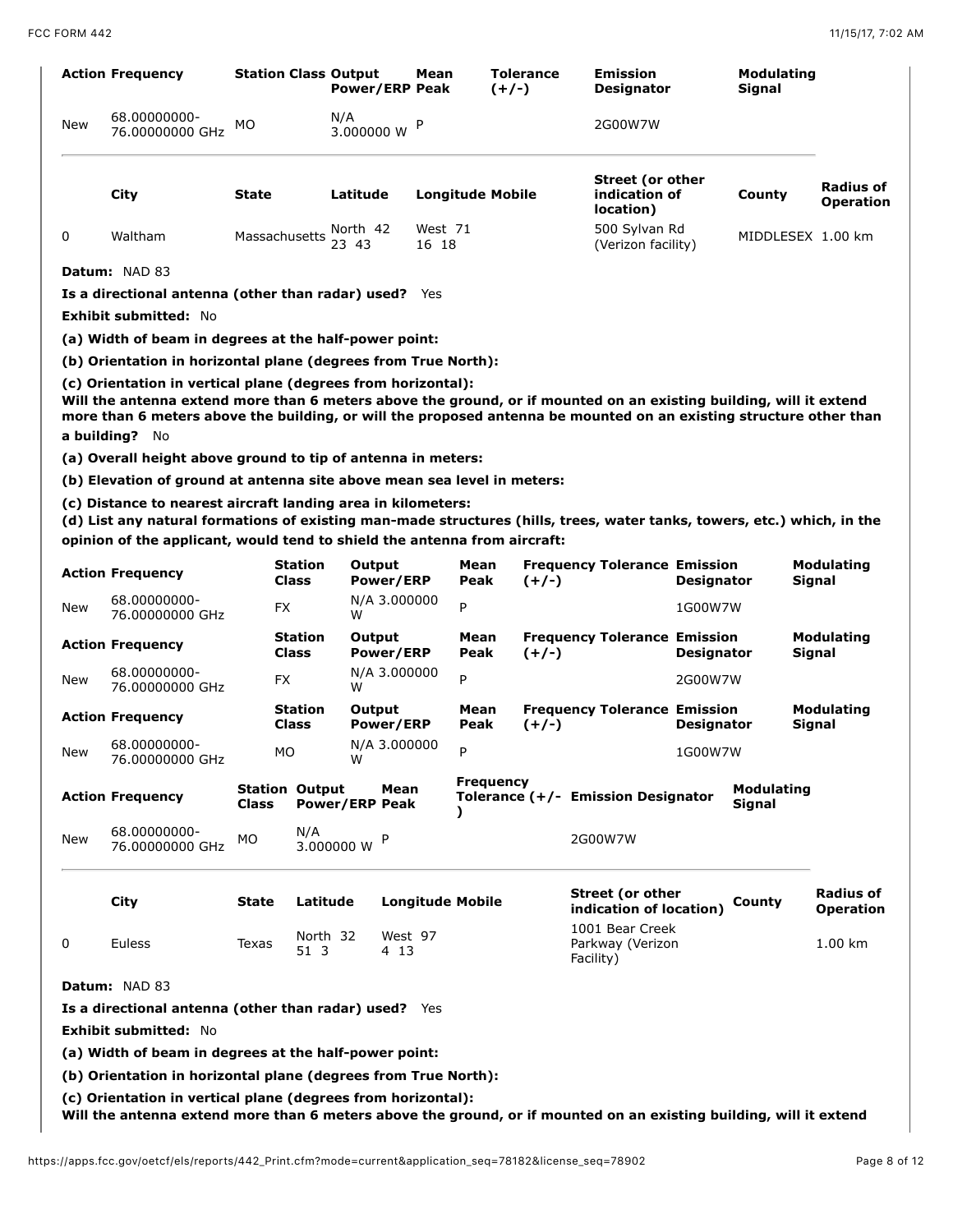**more than 6 meters above the building, or will the proposed antenna be mounted on an existing structure other than a building?** No

**(a) Overall height above ground to tip of antenna in meters:** 

**(b) Elevation of ground at antenna site above mean sea level in meters:** 

(c) Distance to nearest aircraft landing area in kilometers:<br>(d) List any natural formations of existing man-made structures (hills, trees, water tanks, towers, etc.) which, in the **opinion of the applicant, would tend to shield the antenna from aircraft:** 

|            | <b>Action Frequency</b>         |       | <b>Station</b><br><b>Class</b> | Output<br>Power/ERP           | Mean<br>Peak     | <b>Frequency Tolerance Emission</b><br>$(+/-)$ | <b>Designator</b> |                             | <b>Modulating</b><br><b>Signal</b> |
|------------|---------------------------------|-------|--------------------------------|-------------------------------|------------------|------------------------------------------------|-------------------|-----------------------------|------------------------------------|
| <b>New</b> | 68.00000000-<br>76.00000000 GHz |       | <b>FX</b>                      | N/A 3.000000<br>w             | P                |                                                | 1G00W7W           |                             |                                    |
|            | <b>Action Frequency</b>         |       | <b>Station</b><br><b>Class</b> | Output<br>Power/ERP           | Mean<br>Peak     | <b>Frequency Tolerance Emission</b><br>$(+/-)$ | <b>Designator</b> |                             | <b>Modulating</b><br>Signal        |
| <b>New</b> | 68.00000000-<br>76.00000000 GHz |       | <b>FX</b>                      | N/A 3.000000<br>w             | P                |                                                | 2G00W7W           |                             |                                    |
|            | <b>Action Frequency</b>         |       | <b>Station</b><br><b>Class</b> | Output<br>Power/ERP           | Mean<br>Peak     | <b>Frequency Tolerance Emission</b><br>$(+/-)$ | <b>Designator</b> |                             | <b>Modulating</b><br><b>Signal</b> |
| <b>New</b> | 68.00000000-<br>76.00000000 GHz |       | MO                             | N/A 3.000000<br>w             | P                |                                                | 1G00W7W           |                             |                                    |
|            | <b>Action Frequency</b>         | Class | <b>Station Output</b>          | Mean<br><b>Power/ERP Peak</b> | <b>Frequency</b> | Tolerance (+/- Emission Designator             |                   | <b>Modulating</b><br>Signal |                                    |
| <b>New</b> | 68.00000000-<br>76.00000000 GHz | MO    | N/A<br>3.000000 W              |                               |                  | 2G00W7W                                        |                   |                             |                                    |

| Citv          | State                | Latitude          | <b>Longitude Mobile</b> | Street (or other<br>indication of location) | County   | Radius of<br><b>Operation</b> |
|---------------|----------------------|-------------------|-------------------------|---------------------------------------------|----------|-------------------------------|
| Basking Ridge | <b>New</b><br>Jersev | North 40<br>43 31 | West 74<br>323          | 1 Verizon Wav                               | SOMERSET | $1.00$ km                     |

**Datum:** NAD 83

**Is a directional antenna (other than radar) used?** Yes

**Exhibit submitted:** No

**(a) Width of beam in degrees at the half-power point:** 

**(b) Orientation in horizontal plane (degrees from True North):**

**(c) Orientation in vertical plane (degrees from horizontal):**

**Will the antenna extend more than 6 meters above the ground, or if mounted on an existing building, will it extend more than 6 meters above the building, or will the proposed antenna be mounted on an existing structure other than a building?** No

**(a) Overall height above ground to tip of antenna in meters:** 

**(b) Elevation of ground at antenna site above mean sea level in meters:** 

**(c) Distance to nearest aircraft landing area in kilometers: (d) List any natural formations of existing man-made structures (hills, trees, water tanks, towers, etc.) which, in the opinion of the applicant, would tend to shield the antenna from aircraft:** 

|            | <b>Action Frequency</b>         | <b>Station</b><br><b>Class</b> | Output<br>Power/ERP        | Mean<br>Peak | <b>Frequency Tolerance Emission</b><br>(+/-)   | <b>Designator</b> | <b>Modulating</b><br>Signal        |
|------------|---------------------------------|--------------------------------|----------------------------|--------------|------------------------------------------------|-------------------|------------------------------------|
| <b>New</b> | 68.00000000-<br>76.00000000 GHz | <b>FX</b>                      | N/A 3.000000<br>W          | P            |                                                | 1G00W7W           |                                    |
|            | <b>Action Frequency</b>         | <b>Station</b><br><b>Class</b> | Output<br>Power/ERP        | Mean<br>Peak | <b>Frequency Tolerance Emission</b><br>$(+/-)$ | <b>Designator</b> | <b>Modulating</b><br><b>Signal</b> |
| <b>New</b> | 68.00000000-<br>76.00000000 GHz | <b>FX</b>                      | N/A 3.000000<br>W          | P            |                                                | 2G00W7W           |                                    |
|            | <b>Action Frequency</b>         | <b>Station</b><br><b>Class</b> | Output<br><b>Power/ERP</b> | Mean<br>Peak | <b>Frequency Tolerance Emission</b><br>(+/-)   | <b>Designator</b> | <b>Modulating</b><br><b>Signal</b> |
| <b>New</b> | 68.00000000-<br>76.00000000 GHz | <b>MO</b>                      | N/A 3.000000<br>W          | P            |                                                | 1G00W7W           |                                    |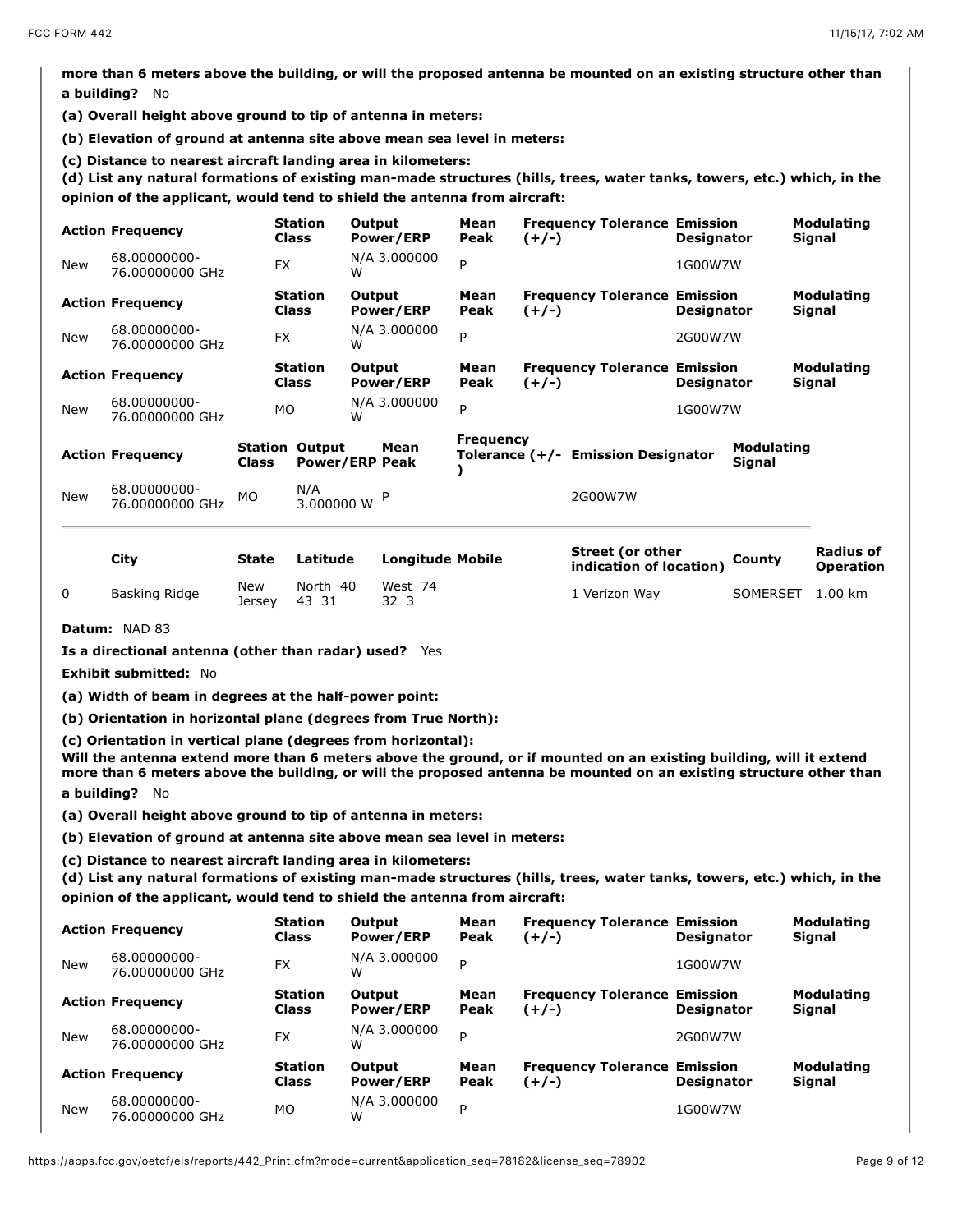|     | <b>Action Frequency</b>                                                                                                                                                                                                                                                                                                    | Class         | <b>Station Output</b><br><b>Power/ERP Peak</b> | Mean                    | <b>Frequency</b> |         | Tolerance (+/- Emission Designator                 |                   | Modulating<br><b>Signal</b> |                                      |
|-----|----------------------------------------------------------------------------------------------------------------------------------------------------------------------------------------------------------------------------------------------------------------------------------------------------------------------------|---------------|------------------------------------------------|-------------------------|------------------|---------|----------------------------------------------------|-------------------|-----------------------------|--------------------------------------|
| New | 68.00000000-<br>76.00000000 GHz                                                                                                                                                                                                                                                                                            | МO            | N/A<br>3.000000 W                              | P                       |                  |         | 2G00W7W                                            |                   |                             |                                      |
|     | City                                                                                                                                                                                                                                                                                                                       | State         | Latitude                                       | <b>Longitude Mobile</b> |                  |         | <b>Street (or other</b><br>indication of location) |                   | County                      | Radius of<br>Operation               |
| 0   | Murray Hill                                                                                                                                                                                                                                                                                                                | New<br>Jersey | North 40<br>41 3                               | West 74<br>24 5         |                  |         | 600 Mountain Ave (Bell<br>Labs)                    |                   | <b>UNION</b>                | 1.00 km                              |
|     | Datum: NAD 83                                                                                                                                                                                                                                                                                                              |               |                                                |                         |                  |         |                                                    |                   |                             |                                      |
|     | Is a directional antenna (other than radar) used? Yes                                                                                                                                                                                                                                                                      |               |                                                |                         |                  |         |                                                    |                   |                             |                                      |
|     | <b>Exhibit submitted: No</b>                                                                                                                                                                                                                                                                                               |               |                                                |                         |                  |         |                                                    |                   |                             |                                      |
|     | (a) Width of beam in degrees at the half-power point:                                                                                                                                                                                                                                                                      |               |                                                |                         |                  |         |                                                    |                   |                             |                                      |
|     | (b) Orientation in horizontal plane (degrees from True North):                                                                                                                                                                                                                                                             |               |                                                |                         |                  |         |                                                    |                   |                             |                                      |
|     | (c) Orientation in vertical plane (degrees from horizontal):<br>Will the antenna extend more than 6 meters above the ground, or if mounted on an existing building, will it extend<br>more than 6 meters above the building, or will the proposed antenna be mounted on an existing structure other than<br>a building? No |               |                                                |                         |                  |         |                                                    |                   |                             |                                      |
|     | (a) Overall height above ground to tip of antenna in meters:                                                                                                                                                                                                                                                               |               |                                                |                         |                  |         |                                                    |                   |                             |                                      |
|     | (b) Elevation of ground at antenna site above mean sea level in meters:                                                                                                                                                                                                                                                    |               |                                                |                         |                  |         |                                                    |                   |                             |                                      |
|     | (c) Distance to nearest aircraft landing area in kilometers:<br>(d) List any natural formations of existing man-made structures (hills, trees, water tanks, towers, etc.) which, in the                                                                                                                                    |               |                                                |                         |                  |         |                                                    |                   |                             |                                      |
|     | opinion of the applicant, would tend to shield the antenna from aircraft:                                                                                                                                                                                                                                                  |               |                                                |                         |                  |         |                                                    |                   |                             |                                      |
|     | <b>Action Frequency</b>                                                                                                                                                                                                                                                                                                    |               | <b>Station</b><br><b>Class</b>                 | Output<br>Power/ERP     | Mean<br>Peak     | $(+/-)$ | <b>Frequency Tolerance Emission</b>                | <b>Designator</b> |                             | <b>Modulating</b><br>Signal          |
| New | 68.00000000-<br>76.00000000 GHz                                                                                                                                                                                                                                                                                            | FX            | w                                              | N/A 3.000000            | P                |         |                                                    | 1G00W7W           |                             |                                      |
|     | <b>Action Frequency</b>                                                                                                                                                                                                                                                                                                    |               | <b>Station</b><br>Class                        | Output<br>Power/ERP     | Mean<br>Peak     | $(+/-)$ | <b>Frequency Tolerance Emission</b>                | <b>Designator</b> |                             | <b>Modulating</b><br>Signal          |
| New | 68.00000000-<br>76.00000000 GHz                                                                                                                                                                                                                                                                                            | FX            | w                                              | N/A 3.000000            | P                |         |                                                    | 2G00W7W           |                             |                                      |
|     | <b>Action Frequency</b>                                                                                                                                                                                                                                                                                                    |               | Station<br>Class                               | Output<br>Power/ERP     | Mean<br>Peak     | $(+/-)$ | <b>Frequency Tolerance Emission</b>                | <b>Designator</b> |                             | <b>Modulating</b><br>Signal          |
| New | 68.00000000-<br>76.00000000 GHz                                                                                                                                                                                                                                                                                            | МO            |                                                | N/A 3.000000<br>W       | P                |         |                                                    | 1G00W7W           |                             |                                      |
|     | <b>Action Frequency</b>                                                                                                                                                                                                                                                                                                    | Class         | <b>Station Output</b><br><b>Power/ERP Peak</b> | Mean                    | <b>Frequency</b> |         | Tolerance (+/- Emission Designator                 |                   | Modulating<br>Signal        |                                      |
|     | 68.00000000-                                                                                                                                                                                                                                                                                                               | МO            | N/A<br>3.000000 W                              | P                       |                  |         | 2G00W7W                                            |                   |                             |                                      |
| New | 76.00000000 GHz                                                                                                                                                                                                                                                                                                            |               |                                                |                         |                  |         |                                                    |                   |                             |                                      |
|     | City                                                                                                                                                                                                                                                                                                                       | State         | Latitude                                       | <b>Longitude Mobile</b> |                  |         | <b>Street (or other</b><br>indication of location) |                   | County                      | <b>Radius of</b><br><b>Operation</b> |
|     | Naperville                                                                                                                                                                                                                                                                                                                 | Illinois      | North 41<br>48 44                              | West 88<br>7 11         |                  |         | 2000 W Lucent Lane                                 |                   | DU PAGE                     | 2.00 km                              |
| 0   | Datum: NAD 83                                                                                                                                                                                                                                                                                                              |               |                                                |                         |                  |         |                                                    |                   |                             |                                      |
|     | Is a directional antenna (other than radar) used? Yes                                                                                                                                                                                                                                                                      |               |                                                |                         |                  |         |                                                    |                   |                             |                                      |
|     | <b>Exhibit submitted: No</b>                                                                                                                                                                                                                                                                                               |               |                                                |                         |                  |         |                                                    |                   |                             |                                      |

**(c) Orientation in vertical plane (degrees from horizontal):**

**Will the antenna extend more than 6 meters above the ground, or if mounted on an existing building, will it extend more than 6 meters above the building, or will the proposed antenna be mounted on an existing structure other than**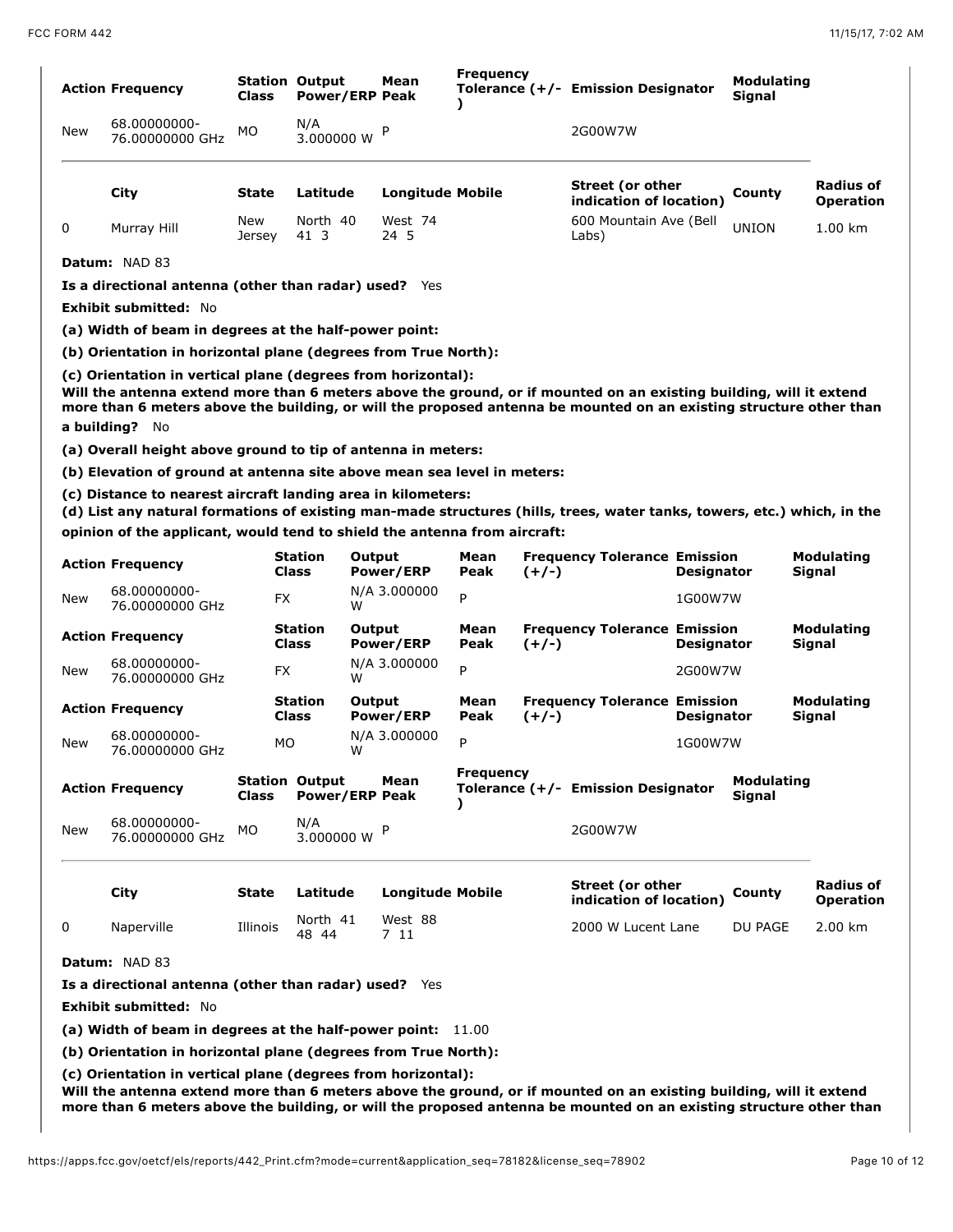# **a building?** No

**(a) Overall height above ground to tip of antenna in meters:** 

**(b) Elevation of ground at antenna site above mean sea level in meters:** 

(c) Distance to nearest aircraft landing area in kilometers:<br>(d) List any natural formations of existing man-made structures (hills, trees, water tanks, towers, etc.) which, in the **opinion of the applicant, would tend to shield the antenna from aircraft:** 

|            | <b>Action Frequency</b>                     | <b>Class</b>                          | <b>Station</b>                 | Output<br><b>Power/ERP</b> |                          | Mean<br>Peak     | <b>Frequency</b><br>Tolerance $(+/-)$ | <b>Emission</b><br><b>Designator</b> |                             | <b>Modulating</b><br>Signal |
|------------|---------------------------------------------|---------------------------------------|--------------------------------|----------------------------|--------------------------|------------------|---------------------------------------|--------------------------------------|-----------------------------|-----------------------------|
| <b>New</b> | 68.00000000-<br>76.00000000 GHz             | <b>FX</b>                             |                                | 1.000000 W<br>3.000000 W   |                          | P                |                                       | 1G00W7W                              |                             | QPSK, 16 and<br>64 QAM      |
|            | <b>Action Frequency</b>                     | <b>Class</b>                          | <b>Station</b>                 | Output<br><b>Power/ERP</b> |                          | Mean<br>Peak     | <b>Frequency</b><br>Tolerance $(+/-)$ | <b>Emission</b><br><b>Designator</b> |                             | Modulating<br>Signal        |
| <b>New</b> | 68.00000000-<br>76.00000000 GHz             | <b>FX</b>                             |                                | 1.000000 W<br>3.000000 W   |                          | P                |                                       | 2G00W7W                              |                             | QPSK, 16 and<br>64 OAM      |
| Action     | <b>Frequency</b>                            |                                       | <b>Station</b><br><b>Class</b> | Output                     | <b>Power/ERP</b>         | Mean<br>Peak     | <b>Frequency</b><br>Tolerance $(+/-)$ | <b>Emission</b><br><b>Designator</b> |                             | <b>Modulating</b><br>Signal |
|            | Modified 68.00000000-<br>76.00000000 GHz    | MO.                                   |                                |                            | 1.000000 W<br>3.000000 W | P                |                                       | 1G00W7W                              |                             | QPSK, 16 and<br>64 OAM      |
| Action     | <b>Frequency</b>                            | <b>Station Output</b><br><b>Class</b> | <b>Power/ERP</b>               |                            | Mean<br>Peak             | <b>Frequency</b> | Tolerance (+/- Emission Designator    |                                      | <b>Modulating</b><br>Signal |                             |
|            | Modified 68.00000000-<br>76.00000000 GHz MO |                                       | 1.000000 W<br>3.000000 W       |                            | P                        |                  | 2G00W7W                               |                                      | QPSK, 16<br>and 64 OAM      |                             |

| City    | State         | Latitude          | <b>Longitude Mobile</b> | Street (or other<br>indication of<br>location) | County           | <b>Radius of</b><br><b>Operation</b> |
|---------|---------------|-------------------|-------------------------|------------------------------------------------|------------------|--------------------------------------|
| Holmdel | New<br>Jersey | North 40 23<br>25 | West 74                 | 791 Holmdel RD                                 | MONMOUTH 2.00 km |                                      |

**Datum:** NAD 83

**Is a directional antenna (other than radar) used?** Yes

**Exhibit submitted:** No

**(a) Width of beam in degrees at the half-power point:** 11.00

**(b) Orientation in horizontal plane (degrees from True North):**

**(c) Orientation in vertical plane (degrees from horizontal):**

**Will the antenna extend more than 6 meters above the ground, or if mounted on an existing building, will it extend more than 6 meters above the building, or will the proposed antenna be mounted on an existing structure other than a building?** No

**(a) Overall height above ground to tip of antenna in meters:** 

**(b) Elevation of ground at antenna site above mean sea level in meters:** 

(c) Distance to nearest aircraft landing area in kilometers:<br>(d) List any natural formations of existing man-made structures (hills, trees, water tanks, towers, etc.) which, in the **opinion of the applicant, would tend to shield the antenna from aircraft:** 

|            | <b>Action Frequency</b>                   | <b>Station</b><br><b>Class</b> | Output<br><b>Power/ERP</b> | Mean<br>Peak | <b>Frequency</b><br>Tolerance $(+/-)$ | <b>Emission</b><br><b>Designator</b> | <b>Modulating</b><br><b>Signal</b> |
|------------|-------------------------------------------|--------------------------------|----------------------------|--------------|---------------------------------------|--------------------------------------|------------------------------------|
| <b>New</b> | 68.00000000-<br>76.00000000 GHz           | <b>FX</b>                      | 1.000000 W<br>3.000000 W   | P            |                                       | 1G00W7W                              | QPSK, 16 and<br>64 OAM             |
|            | <b>Action Frequency</b>                   | <b>Station</b><br><b>Class</b> | Output<br><b>Power/ERP</b> | Mean<br>Peak | <b>Frequency</b><br>Tolerance $(+/-)$ | <b>Emission</b><br><b>Designator</b> | Modulating<br>Signal               |
| <b>New</b> | 68.00000000-<br>76.00000000 GHz           | <b>FX</b>                      | 1.000000 W<br>3.000000 W   | P            |                                       | 2G00W7W                              | QPSK, 16 and<br>64 OAM             |
| Action     | <b>Frequency</b>                          | <b>Station</b><br><b>Class</b> | Output<br><b>Power/ERP</b> | Mean<br>Peak | <b>Frequency</b><br>Tolerance $(+/-)$ | <b>Emission</b><br><b>Designator</b> | <b>Modulating</b><br>Signal        |
|            | Modified 568.00000000-<br>76.00000000 GHz | MO                             | 1.000000 W<br>3,000000 W   | P            |                                       | 1G00W7W                              | QPSK, 16 and<br>64 QAM             |